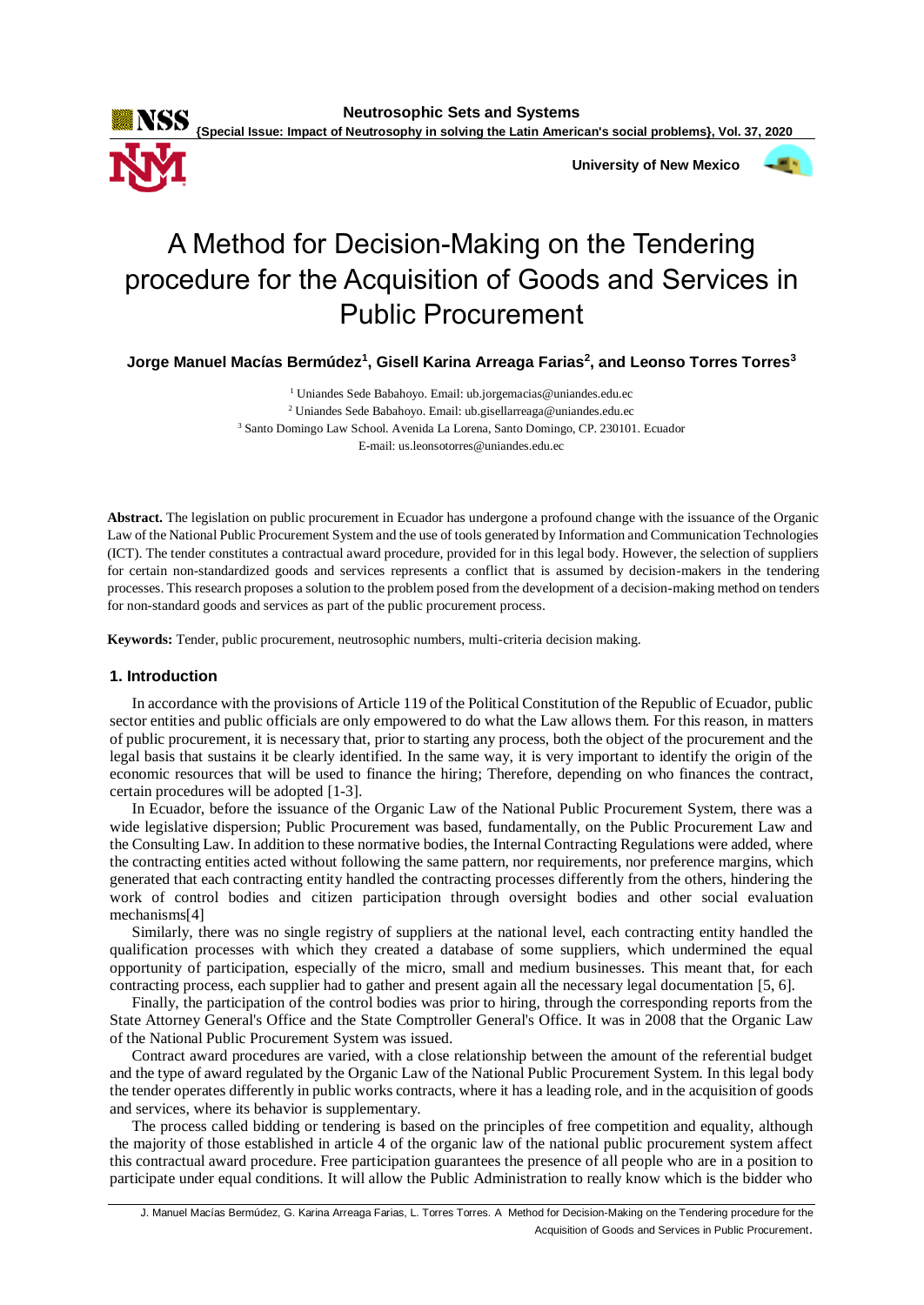presents the best proposal and to choose the most suitable, complying with the implicit principle in the administrative legal system of objective selection [1][\[7\]](#page-5-4).



Figure 1 shows the annual evolution and percentage of participation in public procurement in Ecuador.

**Figure 1:** Annual evolution and percentage of participation in public procurement (Millions of dollars and % of representation) **Source:** SERCOP - SOCE, Central Bank of Ecuador and Ministry of Finance

**Produced by:** SERCOP - Directorate of Public Procurement Studies

The graph displays the behavior in millions of dollars that have been invested in public procurement. However, it has had a decline in 2017 with a slight rise for 2018. Public Entities must become aware of what the expression or requirement comprises; more convenient for national and institutional interests that are not always linked or necessarily derived from the lowest price offered; but other factors of equal or perhaps greater importance in the provision, such as technical solvency, opportunity, experience and better prospects.[\[8\]](#page-5-5)

Based on the aforementioned analysis, the objective of this research is defined as the development of a decisionmaking method on tendering for non-standardized goods and services as part of the public procurement process.

This article is divided into a section that contains the fundamental concepts of Neutrosophy, section 3 introduces the method that we will apply to solve the problem. Section 4 solves a real problem with the proposed method. The article ends with the conclusions.

### **2 Preliminaries**

This section introduces the main theories used for research development. Specifically, the modeling of uncertainty with the use of neutrosophic numbers is described.

There are various scenarios in which people have to make decisions. A decision-making process can become insufficient when analyzing highly complex problems, especially those problems where the solution can affect many other people. Due to the above, it should be analyzed through discussions and exchange of ideas and opinions among experts, who, due to their experience and knowledge, can help structure the problem and evaluate possible solutions. Figure 2 shows a general diagram of a decision-making process.



**Figure 2:** General diagram of a decision-making process.

The decision process requires a comparison between the alternatives that can be chosen in the face of a certain present dilemma. In the first place, it is necessary to separate a decision problem into the elements that compose it

J. Manuel Macías Bermúdez, G. Karina Arreaga Farias, L. Torres Torres. Neutrosophic Method for Decision-Making on the Tendering procedure for the Acquisition of Goods and Services in Public Procurement.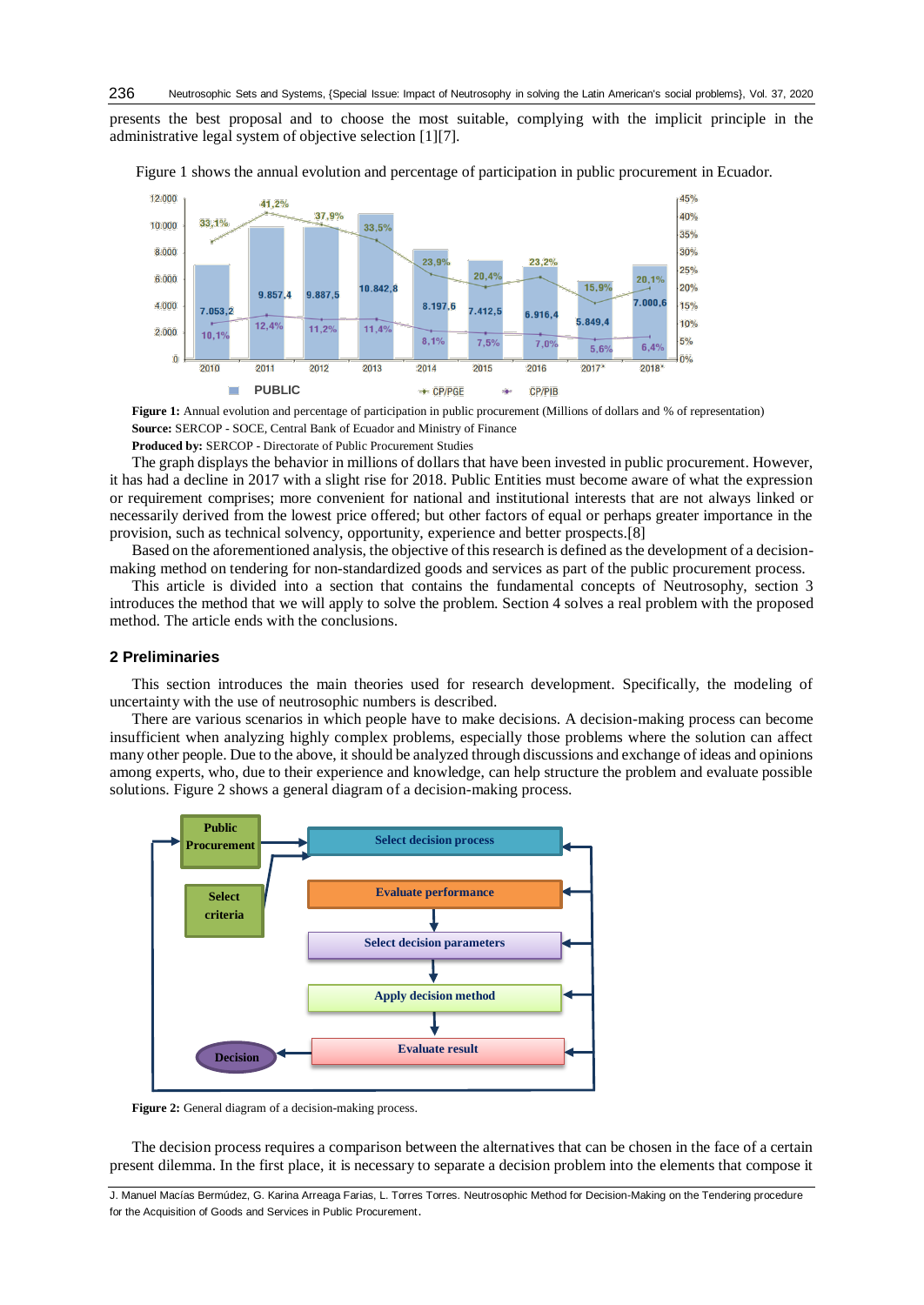for subsequent comparison between them; in this way, decision-making involves taking measurements that allow the application of comparison criteria to establish preferences between them.

Below, we describe the concepts of Neutrosophy that are used in this paper.

Neutrosophy emerged from the movement known as Paradoxism [\[9\]](#page-5-6) The use of neutrosophic sets allows, in addition, the inclusion of membership functions of truth and falsehood, also membership functions of indeterminacy. This indeterminacy is used because there are contradictions, ignorance, inconsistencies, among other causes with respect to knowledge [\[10-12\]](#page-5-7)

In the context of multi-criteria methods, neutrosophic numbers are introduced in order to represent the indeterminacy [\[13,](#page-5-8) [14\]](#page-5-9). It constitutes the bases of mathematical theories that generalize classical and fuzzy theories such as neutrosophic sets and neutrosophic logic.[\[15\]](#page-5-10). A neutrosophic number (N) is represented as follows [\[16,](#page-5-11) [17\]](#page-5-12):

Let  $N = \{(T, I, F) : T, I, F \subseteq [0, 1]\}$ , a neutrosophic valuation is a mapping of a group of propositional formulas a *N*, that is, for each p sentence we have

 $v(p) = (T, I, F)$  (1)

Where:

T: represents the truth value,

I: represents the indeterminacy value,

F: represents the falsehood value.

#### **3 Neutrosophic method for decision-making on the tendering of services**

The section presents the structure of the method's operation to make decisions about the tendering of services. Operation is guided by a three activity workflow. The method bases its operation on a neutrosophic environment to model the uncertainty.[\[18,](#page-5-13) [19\]](#page-6-0)

It is based on a linguistic decision analysis scheme that can address criteria of different nature and provide results in a neutrosophic environment. Figure 2 shows the fundamental activities of the proposed method[\[20-22\]](#page-6-1).



 **Figure 3:** Representation of the method.

The method is designed to support the workflow and to determine and support decision-making on the tender for services. It consists of the following activities: definition of the approach, generation of information and processing and inference. The different stages of the method are described below:

1. Definition of the approach

At this stage, the evaluation framework is defined to specify the decision-making structure for the tender for services. The framework is modeled from the following elements [\[23-25\]](#page-6-2):

 $\bullet E = \{e_1, \cdots, e_n\}, (n \ge 2)$  is a group of experts.

 $\bullet TI = \{ti_1, \cdots, ti_m\}, (m \geq 2)$  it is a set of service providers.

 $\bullet C = \{c_1, \dots, c_l\}, \ (l \geq 2)$  It is a set of criteria that characterize the services.

A heterogeneous information framework is used. For each expert, a different numerical or linguistic domain can be used to evaluate each criterion, taking into account its nature in a neutrosophic environment. From the modeling of the elements that define the approach, the information is generated.

J. Manuel Macías Bermúdez, G. Karina Arreaga Farias, L. Torres Torres. Neutrosophic Method for Decision-Making on the Tendering procedure for the Acquisition of Goods and Services in Public Procurement.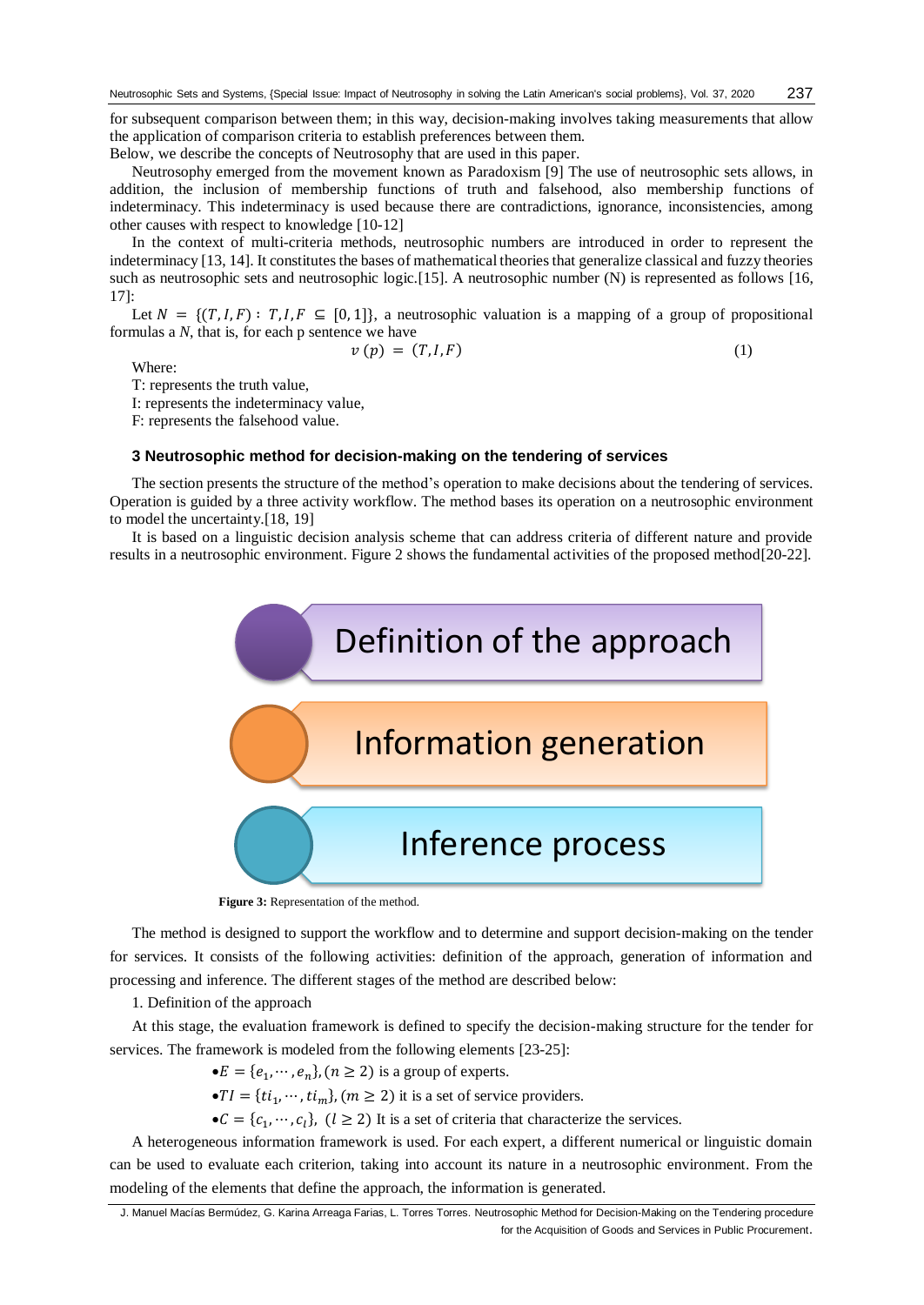| Linguistic term      | <b>SVN</b> numbers |
|----------------------|--------------------|
| Extremely good (EG)  | (1,0,0)            |
| Very very good (VVG) | (0.9, 0.1, 0.1)    |
| Very good (VG)       | (0.8, 0.15, 0.20)  |
| Good(G)              | (0.70, 0.25, 0.30) |
| Fairly good (FG)     | (0.60, 0.35, 0.40) |
| Average $(A)$        | (0.50, 0.50, 0.50) |
| Moderately bad (MB)  | (0.40, 0.65, 0.60) |
| Bad (B)              | (0.30, 0.75, 0.70) |
| Very bad (VB)        | (0.20, 0.85, 0.80) |
| Very very bad (VVB)  | (0.10, 0.90, 0.90) |
| Extremely bad (EB)   | (0,1,1)            |

In this article, we will use the linguistic scale summarized in Table 1.

**Table 1.** Linguistic terms used.

2. Generation of information

By defining the framework, the knowledge of the group of experts is obtained. For each expert i, their preferences are provided through the use of utility vectors. The utility vector is expressed by

$$
P_k^i = \{p_{k1}^i, p_{k2}^i, \cdots, p_{kl}^i\}
$$

Where:  $P_k^i$  represents the preference given to the criteria  $c_k$  (k = 1,..., l) over the service providers  $r_j$  (j = 1,..., m) expressed by the expert  $e_i$ .

In the stage, the information necessary for the processing of the inferences is obtained, from the set of data obtained by consulting the experts, the processing and interpretation of the information is carried out in order to obtain the recommendations on the decision-making in the service tendering process,[\[26\]](#page-6-3).

3. Processing and evaluation

The processing stage and evaluation is in charge of, based on the framework established with the set of data obtained, carrying out the collective linguistic evaluation that is interpretable for making decisions about the tendering of services. For this the information is unified and aggregated,[\[27,](#page-6-4) [28\]](#page-6-5).

The aggregation is done as follows:

Given a vector of weights for each criterion  $W = (w_1, w_2, ..., w_l)$ , which satisfies  $w_k \in [0, 1]$ , such that  $\sum_{k=1}^{l} w_k = 1.$ 

The result for each service provider is calculated with the following formula:

$$
R_j = \frac{\sum_{k=1}^{l} w_k \left(\sum_{i=1}^{n} p_{kj}^i\right)}{n} \tag{2}
$$

A process of sorting alternatives that are prioritized to deal with heterogeneous information and offer linguistic results is carried out [\[29,](#page-6-6) [30\]](#page-6-7).

The results are sorted by provider using formula 3.

$$
s(\tilde{a}) = \frac{1}{3}(2 + T - I - F) (3)
$$

For a neutrosophic number  $\tilde{a} = (T, I, F)$ 

## **4 Implementation of the neutrosophic method for decision making on the tendering of services**

This section describes the operation of the proposed method for which a case study applied to a service organization for the electrical maintenance of facilities was carried out. The objective was to determine the decision-making on service providers that carry out the tender. The example illustrates the applicability of the method.

Activity 1: Assessment framework

For the present case study, a framework composed of:

J. Manuel Macías Bermúdez, G. Karina Arreaga Farias, L. Torres Torres. Neutrosophic Method for Decision-Making on the Tendering procedure for the Acquisition of Goods and Services in Public Procurement.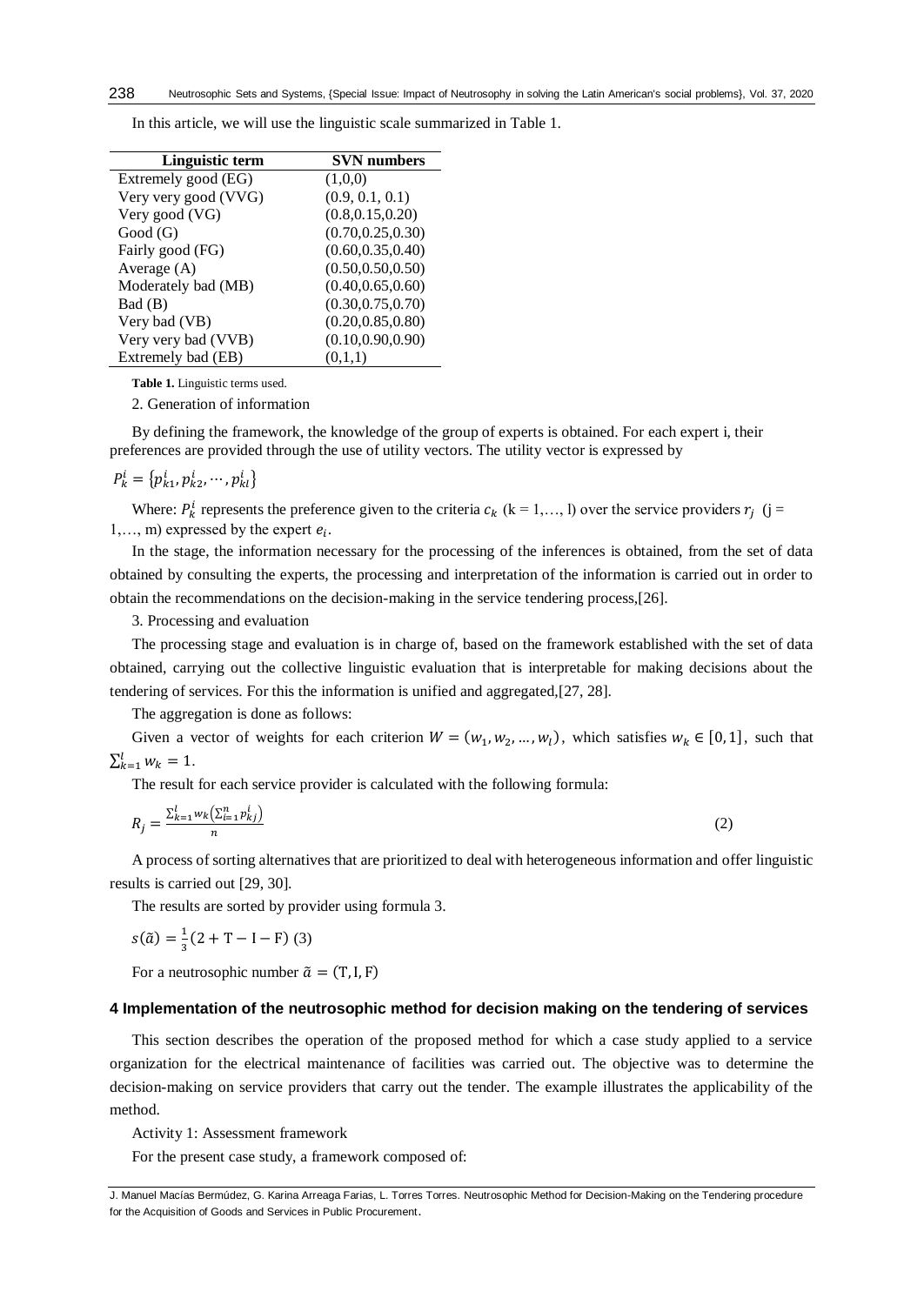$E = {e<sub>1</sub>, e<sub>2</sub>, e<sub>3</sub>},$  which represent the 3 experts who participated in the process.

Which carry out the evaluation:

 $Ps = \{Ps_1, Ps_2, Ps_3\}$ , from 3 Service Providers

From the valuation of the

 $C = \{c_1, \dots, c_6\}$  which make up the 6 evaluation criteria.

Table 2 shows the criteria used.

| <b>Not</b> | <b>Criterion</b>   | <b>Description</b>                                     |  |  |
|------------|--------------------|--------------------------------------------------------|--|--|
|            | Certifications     | The organization has international certifications to   |  |  |
|            |                    | carry out the activity                                 |  |  |
| 2          | Establishment time | Time that the organization has been established in the |  |  |
|            |                    | national market                                        |  |  |
| 3          | Attention time     | That the provider can solve the problems in a time not |  |  |
|            |                    | exceeding 2 hours                                      |  |  |
| 4          | Compliance<br>with | That the planned actions are carried out according to  |  |  |
|            | standards          | regulations provided by the<br>national<br>the         |  |  |
|            |                    | standardization organization                           |  |  |
| 5          | Recognition        | Visibility of the organization in the national marking |  |  |
| 6          | Solvency           | Possibility of the organization to guarantee the       |  |  |
|            |                    | resolution of problems with the provider's own         |  |  |
|            |                    | resources.                                             |  |  |

**Table 2:** Criteria used for the selection of suppliers for the electrical maintenance of facilities.

Each expert could provide the information numerically or linguistically, taking into account the nature of the criteria. A common linguistic domain is chosen to verbalize the results that are expressed in Figure 3.

For the numerical values, the following linguistic scale will be used with neutrosophic single-valued numbers proposed in Table 4.

Activity 2: Generation of information

From the information obtained about the service providers, they are stored for further processing. The evaluation framework is presented in Table 3. The evaluation scales used is the one that appears in Table 1.

|                | e <sub>1</sub>         |                        |                        | e <sub>2</sub>         |                        | $e_3$                 |                        |                        |                                       |
|----------------|------------------------|------------------------|------------------------|------------------------|------------------------|-----------------------|------------------------|------------------------|---------------------------------------|
|                | Ps <sub>1</sub>        | Ps <sub>2</sub>        | Ps <sub>3</sub>        | Ps <sub>1</sub>        | Ps <sub>2</sub>        | Ps <sub>3</sub>       | Ps <sub>1</sub>        | Ps <sub>2</sub>        | Ps <sub>3</sub>                       |
| C <sub>1</sub> | (0.60, 0.35,<br>(0.40) | (0.70, 0.25,<br>(0.30) | (0.9, 0.1, 0.1)        | (0.30, 0.75,<br>0.70)  | (0.50, 0.50,<br>0.50)  | (0.8, 0.15,<br>0.20)  | (0.60, 0.35,<br>0.40)  | (0.60, 0.35, 0.<br>40) | (0.50, 0.50, 0.<br>50)                |
| C <sub>2</sub> | (0.60, 0.35,<br>(0.40) | (0.9, 0.1, 0.1)        | (0.60, 0.35,<br>(0.40) | (0.9, 0.1, 0.1)        | (0.50, 0.50,<br>0.50)  | (0.9, 0.1, 0.1)       | (0.9, 0.1, 0.1)        | (0.70, 0.25, 0.<br>30) | (0.9, 0.1, 0.1)                       |
| $C_3$          | (0.60, 0.35,<br>(0.40) | (0.50, 0.50,<br>0.50)  | (0.9, 0.1, 0.1)        | (0.8, 0.15,<br>(0.20)  | (0.70, 0.25,<br>(0.30) | (0.30, 0.75,<br>0.70) | (0.60, 0.35, 0.<br>40) | (0.8, 0.1, 0.3)        | (0.50, 0.50, 0.<br>50)                |
| $C_4$          | (0.9, 0.1, 0.1)        | (0.8, 0.1, 0.3)        | (0.60, 0.35,<br>(0.40) | (0.50, 0.50,<br>0.50)  | (0.60, 0.35,<br>(0.40) | (0.50, 0.50,<br>0.50) | (0.9, 0.1, 0.1)        | (0.70, 0.25, 0.<br>30) | (0.8, 0.15, 0.2)<br>$\left( 0\right)$ |
| C <sub>5</sub> | (0.60, 0.35,<br>(0.40) | (0.70, 0.25,<br>(0.30) | (0.9, 0.1, 0.1)        | (0.30, 0.75,<br>(0.70) | (0.50, 0.50,<br>0.50)  | (0.8, 0.1, 0.2)       | (0.60, 0.35, 0.<br>40) | (0.60, 0.35, 0.<br>40) | (0.50, 0.50, 0.<br>50)                |
| $c_{6}$        | (0.9, 0.1, 0.1)        | (0.60, 0.35,<br>(0.40) | (0.60, 0.35,<br>(0.40) | (0.50, 0.50,<br>0.50   | (0.8, 0.1, 0.3)        | (0.50, 0.50,<br>0.50) | (0.9, 0.1, 0.1)        | (0.50, 0.50, 0.<br>50) | (0.30, 0.75, 0.<br>70)                |

**Table 3**. Presentation of the results for the three providers, the three experts and the six criteria.

The weighting vector is used. $W = (0.38, 0.27, 0.11, 0.05, 0.08, 0.11)$ The results obtained were those shown in Table 4:

| Provider        | <b>Results</b>              | Score   |
|-----------------|-----------------------------|---------|
| Ps1             | (0.64200, 0.34033, 0.35800) | 0.64789 |
| Ps2             | (0.64300, 0.32283, 0.36600) | 0.65139 |
| Ps <sub>3</sub> | (0.69867, 0.28800, 0.30133) | 0.70311 |

**Table 4:** Collective evaluation for supplier.

J. Manuel Macías Bermúdez, G. Karina Arreaga Farias, L. Torres Torres. Neutrosophic Method for Decision-Making on the Tendering procedure for the Acquisition of Goods and Services in Public Procurement.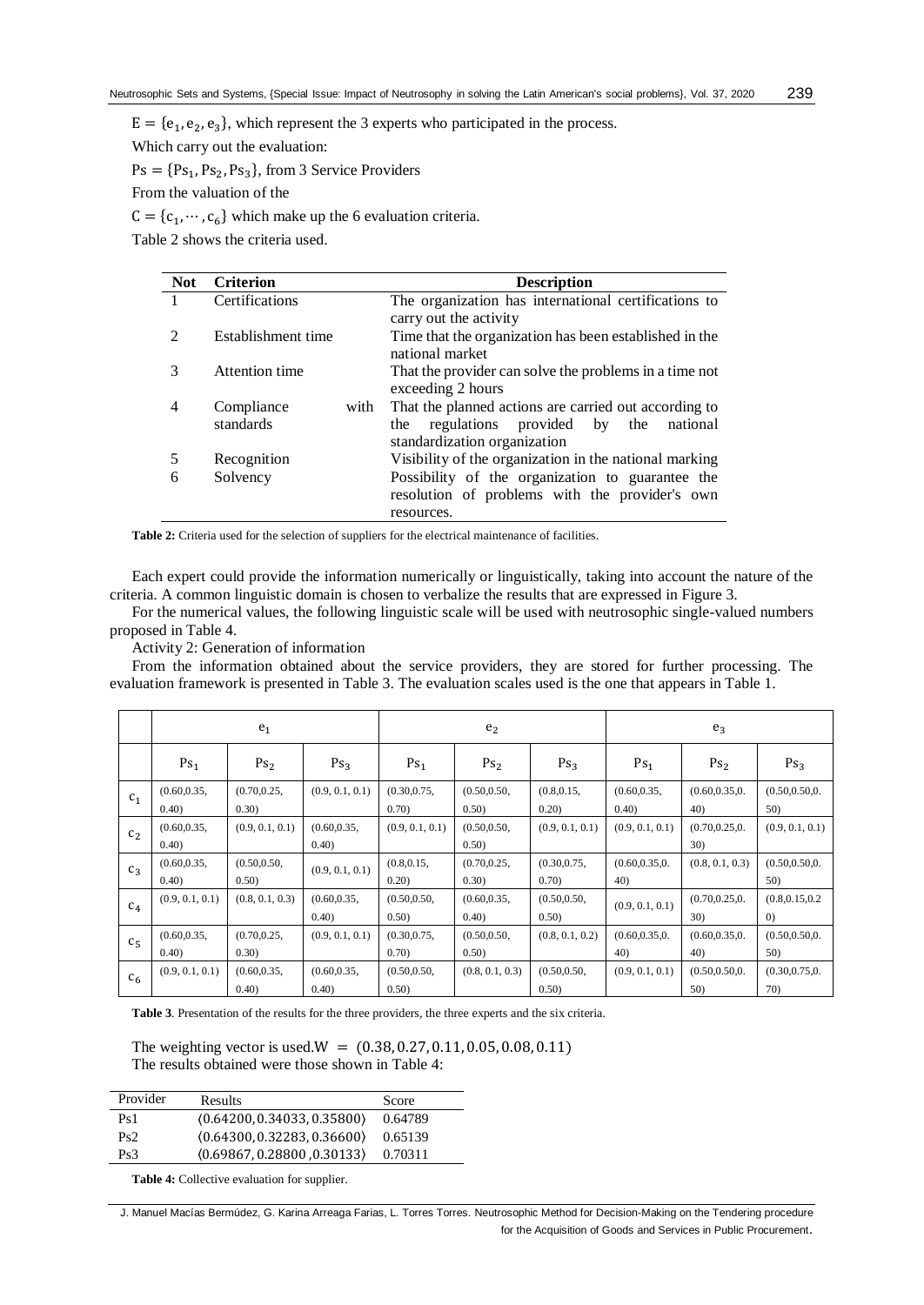Table 4 summarizes the results of applying Formula 1 in the example, in addition to the score obtained from applying the Equation.

Finally, all the collective evaluations are ordered and a ranking is established among the service providers in order to identify the best calculated scoring alternatives. Therefore, in the case study, the classification of service providers was recommended as follows:  $Ps_1 \lt PS_2 \lt PS_3$ . Consequently, association with the third-party provider is recommended.

## **Conclusions**

Based on the development of the proposed research, a system was obtained to support decision-making in the contract award procedure for the procurement of non-standardized goods and services. The implementation of the proposed system is based on neutrosophic methods to model uncertainty. With the application of the system proposed in the case study, it was possible to demonstrate the applicability of the decision support methodology for the tendering of non-standardized goods and services. Although the proposed case study presents a favorable practical application, the implementation of other multi-criteria decision-making methods is recommended in the decision-making process to compare the results obtained.

#### **References**

- <span id="page-5-0"></span>1. Calderón Ramírez, M.A., J.C. de Jesús Arrias Añez, O.I. Ronquillo Riera, R.G. Herráez Quezada, Á.A. Ríos Vera, J.C. Torres Cegarra, and P.M. Ojeda Sotomayor, *Pestel based on neutrosophic cognitive maps to characterize the factors that influence the consolidation of the neo constitutionalism in Ecuador.* Neutrosophic Sets & Systems, 2019. **26**.
- 2. Del Ecuador, A.C., *Constitución de la República del Ecuador.* Quito: Tribunal Constitucional del Ecuador. Registro oficial Nro, 2008. **449**.
- 3. Granda-Torres, G.A., *Enfoque filosófico presente en la Constitución del Ecuador de 2008. Breves comentarios analíticos.* Polo del Conocimiento, 2020. **5**(2): p. 333-344.
- <span id="page-5-1"></span>4. CONSTITUYENTE, A.P.D.L.A., *Ley Orgánica del Sistema Nacional de Contratación Pública.* Ciudad Alfaro, 2008.
- <span id="page-5-2"></span>5. Estupiñán Ricardo, J., Á.B. Martínez Vásquez, R.A. Acosta Herrera, A.E. Villacrés Álvarez, J.I. Escobar Jara, and N. Batista Hernández, *Sistema de Gestión de la Educación Superior en Ecuador. Impacto en el Proceso de Aprendizaje.* Dilemas Contemporáneos: Educación, Política y Valores, 2018.
- <span id="page-5-3"></span>6. Ricardo, P.D.J.E. and P.D.J.E. Ricardo, *Importancia de la investigación jurídica para la formación de los profesionales del Derecho.* Dilemas Contemporáneos: Educación, Política y Valores.
- <span id="page-5-4"></span>7. Galarza, D.N.E.S., *El procedimiento precontractual de licitación en la Ley Orgánica del Sistema Nacional de Contratación Pública* 2011, Universidad Andina Simón Bolívar Ecuador.
- <span id="page-5-5"></span>8. San Miguel-Giralt, J., *Contratación pública y colusión. Derecho de competencia frente al derecho administrativo.* Vniversitas, 2017(135): p. 377-419.
- <span id="page-5-6"></span>9. Smarandache, F., *Lógica neutrosófica refinada n-valuada y sus aplicaciones a la física.* Neutrosophics Computing and Machine Learning, 2018. **2**.
- <span id="page-5-7"></span>10. Gómez, G.Á. and J.E. Ricardo, *Método para medir la formación de competencias pedagógicas mediante números neutrosóficos de valor único.* Neutrosophic Computing and Machine Learning, , 2020. **11**: p. 38-44.
- 11. Ortega, R.G., M. Rodríguez, M.L. Vázquez, and J.E. Ricardo, *Pestel analysis based on neutrosophic cognitive maps and neutrosophic numbers for the sinos river basin management.* Neutrosophic Sets and Systems, 2019. **26**(1): p. 16.
- 12. Smarandache, F., J.E. Ricardo, E.G. Caballero, M. Yelandi, L. Vázquez, and N.B. Hernández, *Delphi method for evaluating scientific research proposals in a neutrosophic environment.* Neutrosophic Sets and Systems, 2020: p. 204.
- <span id="page-5-8"></span>13. Smarandache, F., *A Unifying Field in Logics: Neutrosophic Logic.* Philosophy, 1999: p. 1-141.
- <span id="page-5-9"></span>14. Mar, O., I. Santana, and J. Gulín, *Algoritmo para determinar y eliminar nodos neutros en el Mapa Neutrosófico Cognitivo.* Neutrosophic Computing and Machine Learning, 2019. **8**: p. 4-11.
- <span id="page-5-10"></span>15. Leyva-Vázquez, M. and F. Smarandache, *Computación neutrosófica mediante Sympy*. 2018: Infinite Study.
- <span id="page-5-11"></span>16. Vázquez, M.L. and F. Smarandache, *Neutrosofía: Nuevos avances en el tratamiento de la incertidumbre*. 2018: Infinite Study.
- <span id="page-5-12"></span>17. Wang, H., F. Smarandache, R. Sunderraman, and Y.Q. Zhang, *Interval Neutrosophic Sets and Logic: Theory and Applications in Computing: Theory and Applications in Computing*. 2005: Hexis.
- <span id="page-5-13"></span>18. Ricardo, J.E., N.B. Hernández, G.R. Zumba, M.C.V. Márquez, and B.W.O. Ballas, *EL ASSESSMENT CENTER*  PARA LA EVALUACIÓN DE LAS COMPETENCIAS ADQUIRIDAS POR LOS ESTUDIANTES DE NIVEL *SUPERIOR.* Investigación Operacional, 2019. **40**(5): p. 638-643.

J. Manuel Macías Bermúdez, G. Karina Arreaga Farias, L. Torres Torres. Neutrosophic Method for Decision-Making on the Tendering procedure for the Acquisition of Goods and Services in Public Procurement.